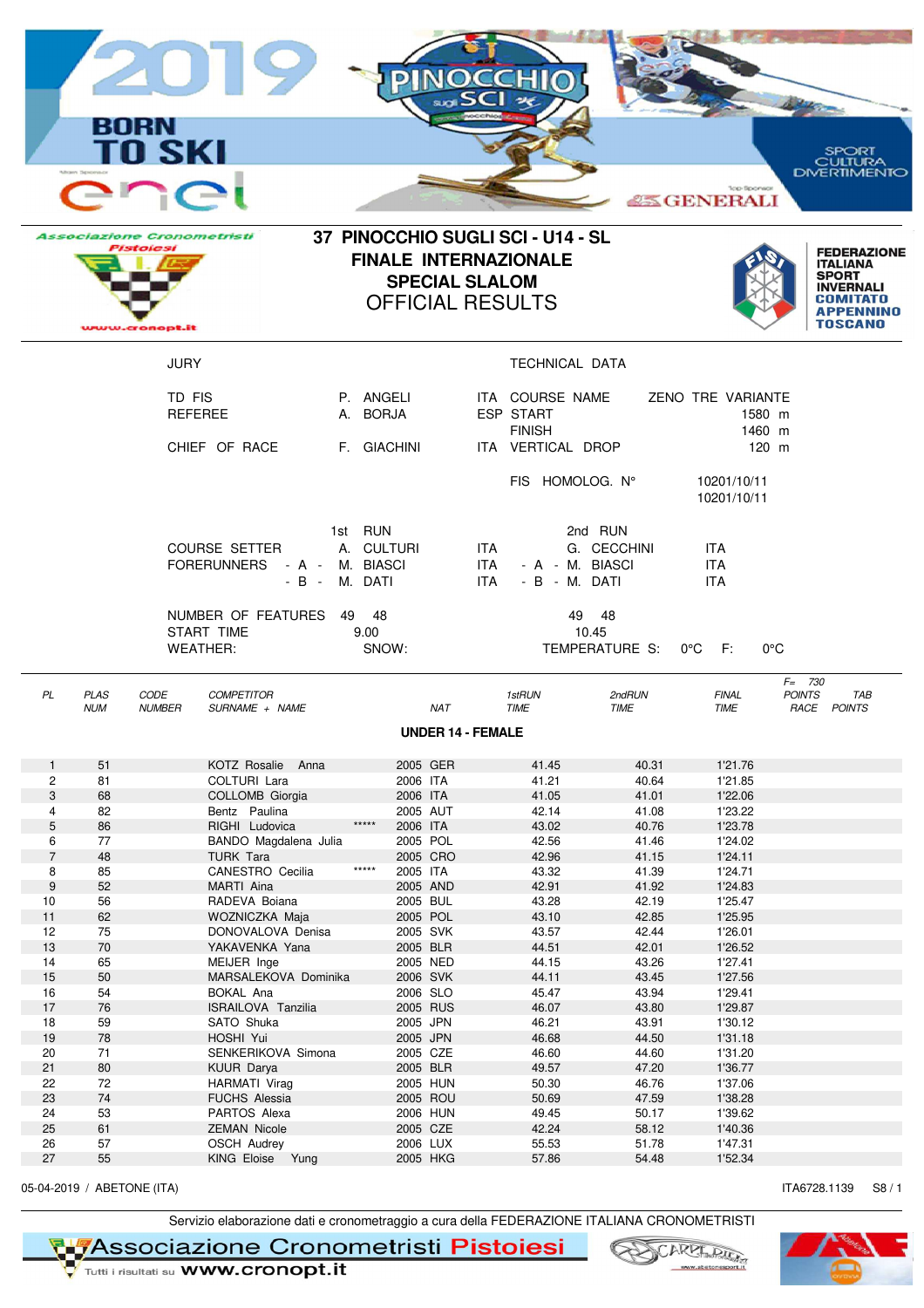|    |                           | 2019<br><b>BORN<br/>TO SKI</b><br>$\cap$                     |                |          |                          |    |                | <b>Top Sponsor</b><br><b>ASS GENERALI</b> | SPORT<br><b>JLTURA</b><br>DMERTIMENTO            |
|----|---------------------------|--------------------------------------------------------------|----------------|----------|--------------------------|----|----------------|-------------------------------------------|--------------------------------------------------|
| PL | <b>PLAS</b><br><b>NUM</b> | CODE<br><b>COMPETITOR</b><br><b>NUMBER</b><br>SURNAME + NAME |                | NAT      | 1stRUN<br><b>TIME</b>    |    | 2ndRUN<br>TIME | <b>FINAL</b><br>TIME                      | $F = 730$<br><b>POINTS</b><br>TAB<br>RACE POINTS |
|    |                           |                                                              |                |          | <b>UNDER 14 - FEMALE</b> |    |                |                                           |                                                  |
|    |                           |                                                              |                |          |                          |    |                |                                           |                                                  |
| 28 | 83                        | IP Charlotte<br>Bernice                                      |                | 2005 HKG | 1'01.37                  |    | 1'02.00        | 2'03.37                                   |                                                  |
|    |                           | DID NOT START 1st RUN                                        | $\overline{1}$ |          |                          |    |                |                                           |                                                  |
|    | 58                        | KARTAL Serra Nur                                             |                | 2006 TUR |                          |    |                |                                           |                                                  |
|    |                           | DID NOT FINISH 1st RUN                                       | 3              |          |                          |    |                |                                           |                                                  |
|    | 49                        | LITVIN Alisa                                                 |                | 2005 RUS |                          |    |                |                                           |                                                  |
|    | 73                        | BALYTSKA Anna                                                |                | 2005 UKR |                          |    |                |                                           |                                                  |
|    | 79                        | HUND Katharina<br>Sophia                                     |                | 2005 GER |                          |    |                |                                           |                                                  |
|    |                           | <b>DISQUALIFIED</b><br>1st RUN                               | $\overline{2}$ |          |                          |    |                |                                           |                                                  |
|    | 60                        | ABRAMOVA Vladyslava                                          |                | 2006 UKR | GATE N.                  | 28 |                |                                           |                                                  |
|    | 67                        | NAGY REMETEAN Jennifer                                       |                | 2006 ROU | GATE N.                  | 43 |                |                                           |                                                  |
|    |                           | DID NOT START 2nd RUN                                        | $\mathbf 0$    |          |                          |    |                |                                           |                                                  |
|    |                           | DID NOT FINISH 2nd RUN                                       | $\overline{2}$ |          |                          |    |                |                                           |                                                  |
|    | 64                        | MCKENNA Eabha Clara                                          |                | 2006 IRL |                          |    |                |                                           |                                                  |
|    | 69                        | LIKIC Ina                                                    |                | 2006 BIH |                          |    |                |                                           |                                                  |
|    |                           | <b>DISQUALIFIED</b><br>2nd RUN                               | 3              |          |                          |    |                |                                           |                                                  |
|    | 63                        | KIASHEMSHAKI Atena                                           |                | 2005 IRI | GATE N.                  | 45 |                |                                           |                                                  |
|    | 66                        | HUNDEGGER Nadine                                             |                | 2005 AUT | GATE N.                  | 43 |                |                                           |                                                  |
|    | 84                        | <b>VUGA Dasa</b>                                             |                | 2006 SLO | GATE N.                  | 45 |                |                                           |                                                  |
|    |                           |                                                              |                |          |                          |    |                |                                           |                                                  |

The Technical Delegate P. ANGELI (ITA) #1139

05-04-2019 / ABETONE (ITA) S8 / 2

Servizio elaborazione dati e cronometraggio a cura della FEDERAZIONE ITALIANA CRONOMETRISTI<br>Metri i risultati su WWW.cronopt.it<br>Metri i risultati su WWW.cronopt.it



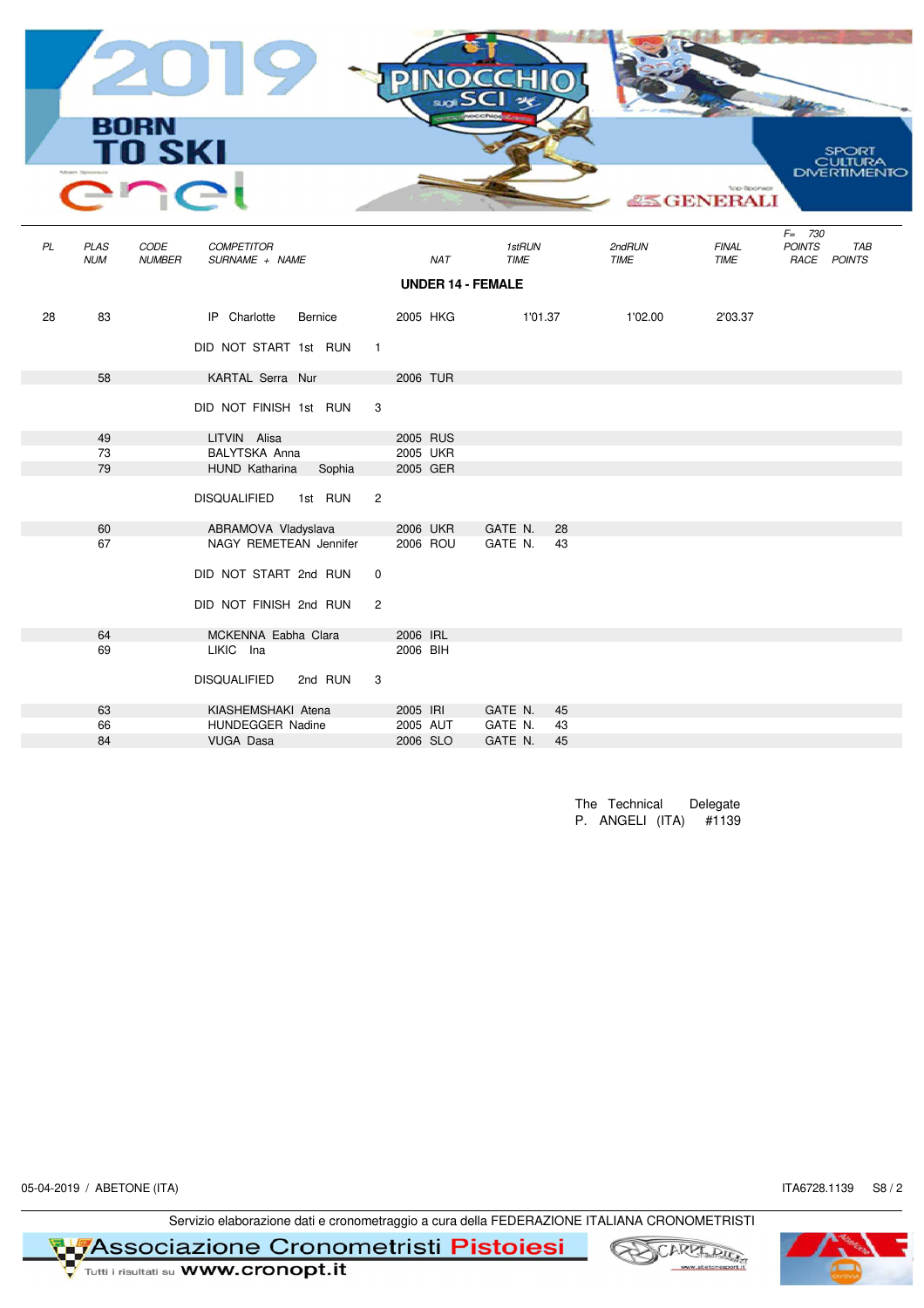|                     |                            | <b>BORN</b>                                                             |                                                           |                                        |                                                                                  |                        | 16 S I                                                             |                                  |                                           |                                                                       |                                             |
|---------------------|----------------------------|-------------------------------------------------------------------------|-----------------------------------------------------------|----------------------------------------|----------------------------------------------------------------------------------|------------------------|--------------------------------------------------------------------|----------------------------------|-------------------------------------------|-----------------------------------------------------------------------|---------------------------------------------|
|                     |                            | <b>TO SKI</b>                                                           |                                                           |                                        |                                                                                  |                        |                                                                    |                                  | <b>Top Sponsor</b><br><b>ASS GENERALI</b> | <b>SPORT</b><br>CULTURA<br>DMERTIMENTO                                |                                             |
|                     |                            | <b>Associazione Cronometristi</b><br><b>Pistolesi</b><br>uww.cronopt.it |                                                           |                                        | <b>FINALE INTERNAZIONALE</b><br><b>SPECIAL SLALOM</b><br><b>OFFICIAL RESULTS</b> |                        | 37 PINOCCHIO SUGLI SCI - U14 - SL                                  |                                  |                                           | <b>ITALIANA</b><br><b>SPORT</b><br><b>INVERNALI</b><br><b>TOSCANO</b> | <b>FEDERAZIONE</b><br>COMITATO<br>APPENNINO |
|                     |                            | <b>JURY</b>                                                             |                                                           |                                        |                                                                                  |                        | TECHNICAL DATA                                                     |                                  |                                           |                                                                       |                                             |
|                     |                            | TD FIS                                                                  | <b>REFEREE</b><br>CHIEF OF RACE                           | P. ANGELI<br>A. BORJA<br>F. GIACHINI   |                                                                                  |                        | ITA COURSE NAME<br>ESP START<br><b>FINISH</b><br>ITA VERTICAL DROP |                                  | ZENO TRE VARIANTE<br>1580 m<br>1460 m     | 120 m                                                                 |                                             |
|                     |                            |                                                                         |                                                           |                                        |                                                                                  |                        | FIS HOMOLOG. N°                                                    |                                  | 10201/10/11<br>10201/10/11                |                                                                       |                                             |
|                     |                            |                                                                         | <b>COURSE SETTER</b><br>FORERUNNERS - A - M. BIASCI       | 1st RUN<br>A. CULTURI<br>- B - M. DATI |                                                                                  | ITA.<br>ITA.<br>ITA    | - A - M. BIASCI<br>- B - M. DATI                                   | 2nd RUN<br>G. CECCHINI           | <b>ITA</b><br><b>ITA</b><br><b>ITA</b>    |                                                                       |                                             |
|                     |                            |                                                                         | NUMBER OF FEATURES 49 48<br>START TIME<br><b>WEATHER:</b> | 9.00<br>SNOW:                          |                                                                                  |                        |                                                                    | 49 48<br>10.45<br>TEMPERATURE S: | $0^{\circ}$ C F:                          | $0^{\circ}$ C                                                         |                                             |
| PL                  | <b>PLAS</b><br><b>NUM</b>  | CODE<br><b>NUMBER</b>                                                   | <b>COMPETITOR</b><br>SURNAME + NAME                       |                                        | <b>NAT</b>                                                                       |                        | 1stRUN<br><b>TIME</b>                                              | 2ndRUN<br>TIME                   | <b>FINAL</b><br>TIME                      | $F = 730$<br><b>POINTS</b><br>RACE POINTS                             | TAB                                         |
|                     |                            |                                                                         |                                                           |                                        |                                                                                  | <b>UNDER 14 - MALE</b> |                                                                    |                                  |                                           |                                                                       |                                             |
| $\mathbf{1}$        | 22                         |                                                                         | ZORZI Sebastiano                                          |                                        | 2005 ITA                                                                         |                        | 41.42                                                              | 41.72                            | 1'23.14                                   |                                                                       |                                             |
| $\overline{c}$      | 19                         |                                                                         | ROESLE Felix                                              |                                        | 2005 GER                                                                         |                        | 41.96                                                              | 42.35                            | 1'24.31                                   |                                                                       |                                             |
| 3                   | 40                         |                                                                         | KOLUNOV Ilya                                              |                                        | 2005 RUS                                                                         |                        | 43.66                                                              | 41.54                            | 1'25.20                                   |                                                                       |                                             |
| 4                   | $\overline{c}$             |                                                                         | SALENKO Andriy                                            |                                        | 2005 UKR                                                                         |                        | 42.81                                                              | 42.55                            | 1'25.36                                   |                                                                       |                                             |
| 5                   | 34                         |                                                                         | <b>SCACCHI Enrico</b>                                     | $\star\star\star$                      | 2005 ITA                                                                         |                        | 43.71                                                              | 42.08                            | 1'25.79                                   |                                                                       |                                             |
| 6<br>$\overline{7}$ | 11                         |                                                                         | VALJAK Tomo                                               |                                        | 2005 CRO                                                                         |                        | 42.92                                                              | 43.53                            | 1'26.45                                   |                                                                       |                                             |
| 8                   | 8<br>21                    |                                                                         | <b>BERGER Sandro</b><br><b>ESTRUGA Pirmin</b>             |                                        | 2005 AUT<br>2005 AND                                                             |                        | 45.05<br>44.02                                                     | 41.72<br>43.09                   | 1'26.77<br>1'27.11                        |                                                                       |                                             |
| 9                   | 44                         |                                                                         | FRAU Emanuele                                             |                                        | 2005 ITA                                                                         |                        | 44.17                                                              | 43.25                            | 1'27.42                                   |                                                                       |                                             |
| 10                  | 31                         |                                                                         | <b>WIDMESSER Simon Andreas</b>                            |                                        | 2005 GER                                                                         |                        | 44.09                                                              | 43.39                            | 1'27.48                                   |                                                                       |                                             |
| 11                  | 14                         |                                                                         | <b>BARTELS Casper</b>                                     |                                        | 2006 NED                                                                         |                        | 43.88                                                              | 44.18                            | 1'28.06                                   |                                                                       |                                             |
| 12                  | 36                         |                                                                         | FILIPEC Karlo                                             |                                        | 2005 CRO                                                                         |                        | 44.81                                                              | 43.41                            | 1'28.22                                   |                                                                       |                                             |
| 13                  | 13                         |                                                                         | <b>GUDMUNDSSON Gudjon</b>                                 |                                        | 2005 ISL                                                                         |                        | 44.62                                                              | 43.75                            | 1'28.37                                   |                                                                       |                                             |
| 14                  | $\overline{1}$             |                                                                         | <b>ZUNKO Marcel</b>                                       |                                        | 2005 SLO                                                                         |                        | 44.44                                                              | 44.03                            | 1'28.47                                   |                                                                       |                                             |
| 15                  | 35                         |                                                                         | HADZHISTOIANOV Borislav                                   | $***$                                  | 2005 BUL                                                                         |                        | 45.54                                                              | 43.10                            | 1'28.64                                   |                                                                       |                                             |
| 16<br>17            | 47<br>17                   |                                                                         | SANTORO Simone<br>NOVACEK Adam                            |                                        | 2005 ITA<br>2005 SVK                                                             |                        | 45.68<br>44.90                                                     | 43.27<br>44.08                   | 1'28.95<br>1'28.98                        |                                                                       |                                             |
| 18                  | 10                         |                                                                         | FELDMANN Vince                                            |                                        | 2005 HUN                                                                         |                        | 44.61                                                              | 44.57                            | 1'29.18                                   |                                                                       |                                             |
| 19                  | 26                         |                                                                         | CALVO Alvar                                               |                                        | 2005 AND                                                                         |                        | 46.40                                                              | 44.15                            | 1'30.55                                   |                                                                       |                                             |
| 20                  | 42                         |                                                                         | SHEPIUK Dmytro                                            |                                        | 2005 UKR                                                                         |                        | 47.60                                                              | 43.77                            | 1'31.37                                   |                                                                       |                                             |
| 21                  | 20                         |                                                                         | KOVACS Egon                                               |                                        | 2005 ROU                                                                         |                        | 46.54                                                              | 45.60                            | 1'32.14                                   |                                                                       |                                             |
| 22                  | 15                         |                                                                         | RIKUTO Takahashi                                          |                                        | 2006 JPN                                                                         |                        | 48.82                                                              | 44.08                            | 1'32.90                                   |                                                                       |                                             |
| 23                  | 30                         |                                                                         | <b>BUCAR Luka</b>                                         |                                        | 2006 SLO                                                                         |                        | 44.71                                                              | 49.89                            | 1'34.60                                   |                                                                       |                                             |
| 24                  | 45                         |                                                                         | KUZMANANOV Ivan                                           |                                        | 2005 BUL                                                                         |                        | 48.83                                                              | 46.54                            | 1'35.37                                   |                                                                       |                                             |
| 25                  | 43                         |                                                                         | <b>BOROVAC Tomislav</b>                                   |                                        | 2005 CRO                                                                         |                        | 49.52                                                              | 46.06                            | 1'35.58                                   |                                                                       |                                             |
| 26                  | 46                         |                                                                         | <b>BEEREN Floris</b>                                      |                                        | 2006 NED                                                                         |                        | 48.63                                                              | 47.00                            | 1'35.63                                   |                                                                       |                                             |
| 27                  | 41                         |                                                                         | <b>UBEIRA Marc</b>                                        |                                        | 2006 ESP                                                                         |                        | 50.47                                                              | 48.26                            | 1'38.73                                   |                                                                       |                                             |
|                     | 05-04-2019 / ABETONE (ITA) |                                                                         |                                                           |                                        |                                                                                  |                        |                                                                    |                                  |                                           | ITA1798.1139                                                          | S8/1                                        |

Servizio elaborazione dati e cronometraggio a cura della FEDERAZIONE ITALIANA CRONOMETRISTI



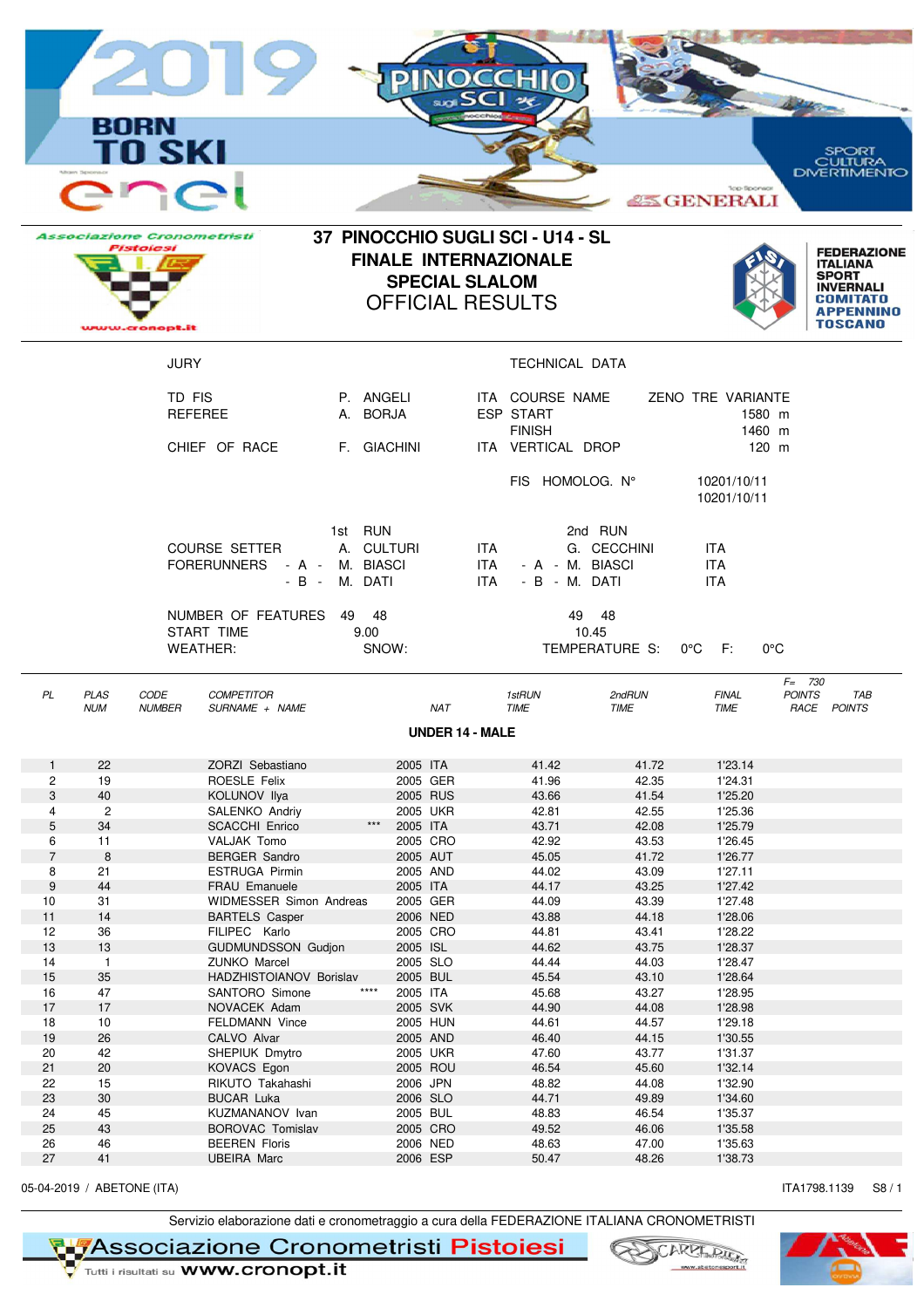**BORN SKI** SPORT<br>CULTURA<br>DIVERTIMENTO **ASS GENERALI** F= 730<br>POINTS<br>RACE NUM NUMBER SURNAME + NAME NAT TIME TIME TIME RACE POINTS PL PLAS CODE COMPETITOR 1stRUN 2ndRUN FINAL POINTS TAB

|    |                |                         |         |                |          |          | <b>UNDER 14 - MALE</b> |         |                |         |         |  |  |
|----|----------------|-------------------------|---------|----------------|----------|----------|------------------------|---------|----------------|---------|---------|--|--|
| 28 | 25             | ZHALUDOVICH Yury        |         |                | 2005 BLR |          |                        | 51.24   |                | 49.51   | 1'40.75 |  |  |
| 29 | 37             | <b>GULEDANI Giorgi</b>  |         |                |          | 2005 GEO |                        | 51.85   |                | 49.63   | 1'41.48 |  |  |
| 30 | $\overline{4}$ | CASTELLARNAU Lluc       |         |                | 2005 ESP |          |                        | 58.92   |                | 43.64   | 1'42.56 |  |  |
| 31 | 5              | NAZGAIDZE Levani        |         |                |          | 2005 GEO |                        | 51.51   |                | 52.18   | 1'43.69 |  |  |
| 32 | 23             | KACZMAREK Igor          |         |                | 2005 POL |          |                        | 46.01   |                | 59.23   | 1'45.24 |  |  |
| 33 | 18             | KOVAR Stanislav         |         |                | 2006 CZE |          |                        | 1'02.40 |                | 45.87   | 1'48.27 |  |  |
| 34 | 3              | LEE Isaac               |         |                | 2005 HKG |          |                        | 57.31   |                | 58.62   | 1'55.93 |  |  |
| 35 | 27             | LODZINSKI Jan Jacub     |         |                | 2005 POL |          |                        | 47.12   |                | 1'08.85 | 1'55.97 |  |  |
| 36 | 32             | TOMASEK Aldo            |         |                | 2005 CZE |          |                        | 1'04.97 |                | 53.06   | 1'58.03 |  |  |
| 37 | 28             | <b>TAKERU Mori</b>      |         |                | 2006 JPN |          |                        | 1'20.27 |                | 48.44   | 2'08.71 |  |  |
|    |                | DID NOT START 1st RUN   |         | $\overline{1}$ |          |          |                        |         |                |         |         |  |  |
|    | 9              | SARISIN Aydin Alp       |         |                | 2005 TUR |          |                        |         |                |         |         |  |  |
|    |                | DID NOT FINISH 1st RUN  |         | 5              |          |          |                        |         |                |         |         |  |  |
|    | $\overline{7}$ | PEKERT Heorhi           |         |                | 2005 BLR |          |                        |         |                |         |         |  |  |
|    | 12             | <b>EVSTRATOV Prohor</b> |         |                | 2005 RUS |          |                        |         |                |         |         |  |  |
|    | 24             | SMIT Boaz               |         |                | 2005 NED |          |                        |         |                |         |         |  |  |
|    | 29             | <b>ZUDRELL Moritz</b>   |         |                | 2005 AUT |          |                        |         |                |         |         |  |  |
|    | 33             | <b>DRAGHICI Luca</b>    |         |                |          | 2006 ROU |                        |         |                |         |         |  |  |
|    |                | DISQUALIFIED 1st RUN    |         | $\overline{1}$ |          |          |                        |         |                |         |         |  |  |
|    | 16             | SEMERDZHIEV Marko       |         |                | 2005 BUL |          | GATE N.                |         | $\overline{4}$ |         |         |  |  |
|    |                | DID NOT START 2nd RUN   |         | $\mathbf 0$    |          |          |                        |         |                |         |         |  |  |
|    |                | DID NOT FINISH 2nd RUN  |         | 3              |          |          |                        |         |                |         |         |  |  |
|    | 6              | <b>ZUHRIC Tarik</b>     |         |                | 2005 BIH |          |                        |         |                |         |         |  |  |
|    | 38             | SZABO SZELYES Szilard   |         |                |          | 2006 HUN |                        |         |                |         |         |  |  |
|    | 39             | <b>RAJNIAK Matus</b>    |         |                | 2005 SVK |          |                        |         |                |         |         |  |  |
|    |                | <b>DISQUALIFIED</b>     | 2nd RUN | 0              |          |          |                        |         |                |         |         |  |  |

The Technical Delegate P. ANGELI (ITA) #1139

05-04-2019 / ABETONE (ITA) S8 / 2

Servizio elaborazione dati e cronometraggio a cura della FEDERAZIONE ITALIANA CRONOMETRISTI

**RIFAssociazione Cronometristi Pistoiesi** 





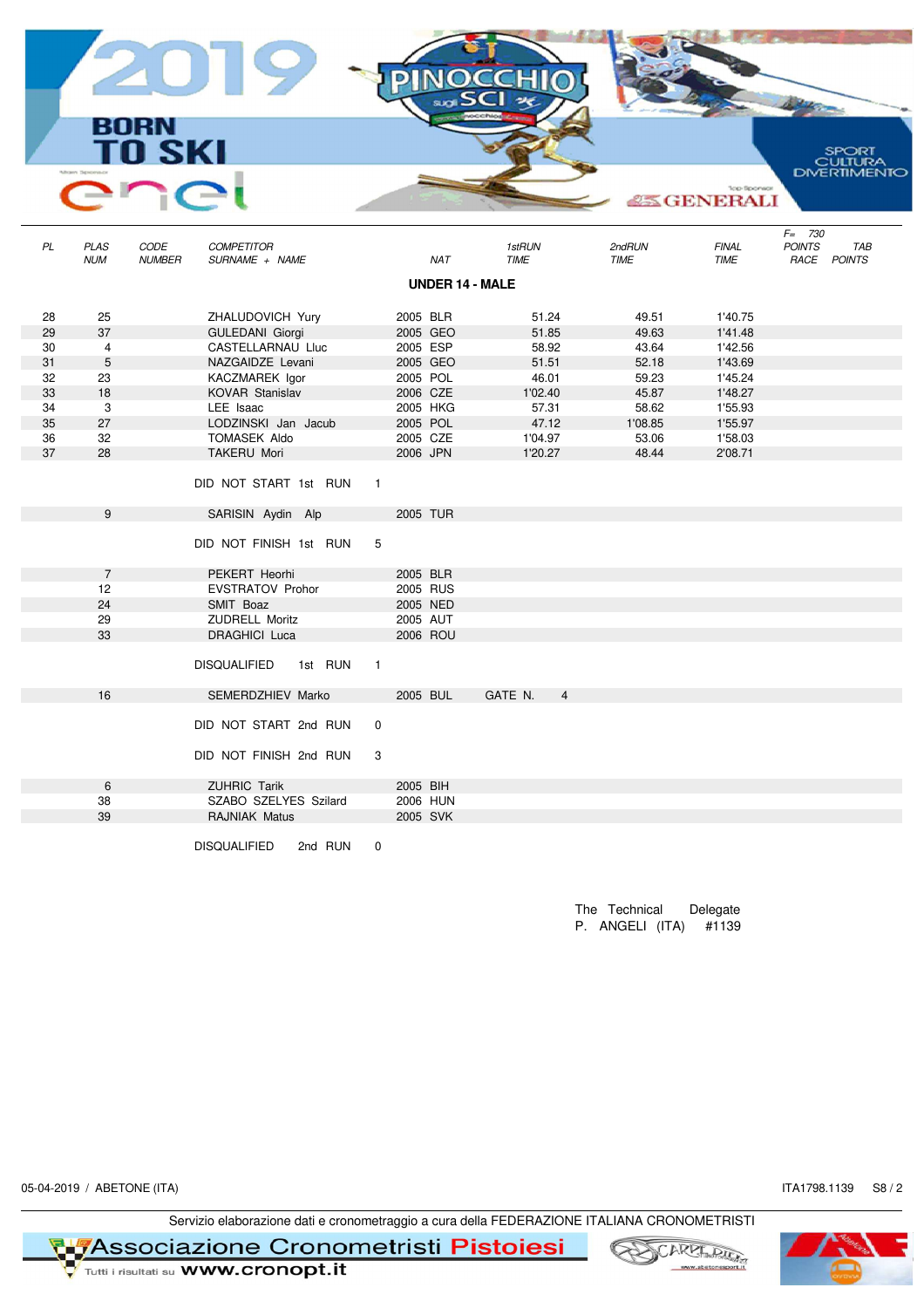|                                                                   |                                                             | вне<br>I SKI                                                 |                                                                                                                                                                                            |                      |                                                                                                          |                                                  |                                                                                     |                                                                               |                                                                                                 | PORT                                                                                 |
|-------------------------------------------------------------------|-------------------------------------------------------------|--------------------------------------------------------------|--------------------------------------------------------------------------------------------------------------------------------------------------------------------------------------------|----------------------|----------------------------------------------------------------------------------------------------------|--------------------------------------------------|-------------------------------------------------------------------------------------|-------------------------------------------------------------------------------|-------------------------------------------------------------------------------------------------|--------------------------------------------------------------------------------------|
|                                                                   |                                                             |                                                              |                                                                                                                                                                                            |                      |                                                                                                          |                                                  |                                                                                     |                                                                               | <b>25 GENERALI</b>                                                                              | DMERTIMENTO                                                                          |
|                                                                   |                                                             | <i><b>Associazione Cronometristi</b></i><br><b>Pistolesi</b> |                                                                                                                                                                                            |                      |                                                                                                          | <b>SPECIAL SLALOM</b><br><b>OFFICIAL RESULTS</b> | 37 PINOCCHIO SUGLI SCI - U16 - SL<br><b>FINALE INTERNAZIONALE</b>                   |                                                                               |                                                                                                 | <b>FEDERAZIONE</b><br><b>ITALIANA</b><br><b>SPORT</b><br><b>INVERNALI</b><br>TOSCANO |
|                                                                   |                                                             | <b>JURY</b>                                                  |                                                                                                                                                                                            |                      |                                                                                                          |                                                  | TECHNICAL DATA                                                                      |                                                                               |                                                                                                 |                                                                                      |
|                                                                   |                                                             | TD FIS                                                       | <b>REFEREE</b><br>CHIEF OF RACE                                                                                                                                                            | U. GIONGO            | M. VANTAGGIOLI                                                                                           |                                                  | A. CRESPO-TRAVES AND COURSE NAME<br>ITA START<br><b>FINISH</b><br>ITA VERTICAL DROP |                                                                               | STADIO DA SLALOM                                                                                | 1481 m<br>1335 m<br>146 m                                                            |
|                                                                   |                                                             |                                                              |                                                                                                                                                                                            |                      |                                                                                                          |                                                  | FIS HOMOLOG. Nº                                                                     |                                                                               | 9930/12/10<br>9930/12/10                                                                        |                                                                                      |
|                                                                   |                                                             |                                                              | <b>COURSE SETTER</b><br>FORERUNNERS - A - V. AGOSTINI                                                                                                                                      | 1st RUN<br>A.ZANELLI |                                                                                                          | ITA.<br>ITA.                                     |                                                                                     | 2nd RUN<br>A. TRUDDAIU<br>- A - V. AGOSTINI                                   | <b>ITA</b><br><b>ITA</b>                                                                        |                                                                                      |
|                                                                   |                                                             |                                                              | NUMBER OF FEATURES 57 55<br>START TIME<br><b>WEATHER:CLOUDY</b>                                                                                                                            | 9.00                 | SNOW: CHIMICAL                                                                                           |                                                  |                                                                                     | 58 56<br>11.30<br>TEMPERATURE S: 1°C F:                                       |                                                                                                 | $3^{\circ}$ C                                                                        |
| PL                                                                | <b>PLAS</b><br><b>NUM</b>                                   | CODE<br><b>NUMBER</b>                                        | <b>COMPETITOR</b><br>SURNAME + NAME                                                                                                                                                        |                      |                                                                                                          | <b>NAT</b>                                       | 1stRUN<br><b>TIME</b>                                                               | 2ndRUN<br><b>TIME</b>                                                         | <b>FINAL</b><br><b>TIME</b>                                                                     | $F = 730$<br><b>POINTS</b><br>TAB<br>RACE POINTS                                     |
|                                                                   |                                                             |                                                              |                                                                                                                                                                                            |                      |                                                                                                          | <b>UNDER 16 - FEMALE</b>                         |                                                                                     |                                                                               |                                                                                                 |                                                                                      |
| $\mathbf{1}$<br>2<br>3<br>4<br>5<br>6<br>$\overline{7}$<br>8<br>9 | 239<br>236<br>228<br>235<br>197<br>222<br>229<br>242<br>220 |                                                              | <b>SOLA Beatrice</b><br><b>FALCH Natalie</b><br><b>HECKEY Megan</b><br>CAROLLI Frabncesca<br>SOMMEROVA Celina Julia<br>DOBLER Leana<br>VIRTA Sanni<br>KOSTNER Chayenne<br>TREJBALOVA Linda | *****                | 2003 ITA<br>2004 AUT<br>2003 CAN<br>2004 ITA<br>2003 CZE<br>2003 AUT<br>2003 FIN<br>2003 ITA<br>2003 CZE |                                                  | 47.91<br>48.92<br>49.35<br>48.59<br>49.66<br>50.46<br>50.85<br>50.17<br>51.09       | 48.59<br>49.19<br>48.85<br>49.72<br>49.59<br>49.78<br>49.87<br>51.16<br>50.27 | 1'36.50<br>1'38.11<br>1'38.20<br>1'38.31<br>1'39.25<br>1'40.24<br>1'40.72<br>1'41.33<br>1'41.36 |                                                                                      |
| 10<br>11<br>12<br>13<br>14<br>15<br>16                            | 208<br>219<br>223<br>216<br>198<br>238<br>243               |                                                              | <b>FLOREK Patrycia</b><br><b>BANCHI Martina</b><br>ALANISKA Veera<br>BERGERON SAUCIER Alyssa<br>OZIMIC Nika<br>SEDOVNIK Maja<br>LITVINOVA Lina                                             | $***$<br>*******     | 2003 POL<br>2003 ITA<br>2003 FIN<br>2003 CAN<br>2003 SLO<br>2004 SLO<br>2003 RUS                         |                                                  | 50.64<br>50.47<br>51.58<br>52.45<br>50.79<br>51.24<br>51.63                         | 50.77<br>51.02<br>50.13<br>49.54<br>51.61<br>51.20<br>50.90                   | 1'41.41<br>1'41.49<br>1'41.71<br>1'41.99<br>1'42.40<br>1'42.44<br>1'42.53                       |                                                                                      |
| 17<br>18<br>19<br>20<br>21<br>22                                  | 241<br>205<br>186<br>221<br>233<br>211                      |                                                              | <b>ASTEGIANO Melissa</b><br>ROSENAUER Annsophie<br>ZLATKOVA Julia<br>TSUPIKOVA Veronika<br><b>BRAUZEMAN</b> ksenia<br>MUEHLFENZEL Theresa Maria                                            |                      | 2003 ITA<br>2003 GER<br>2003 BUL<br>2003 RUS<br>2003 RUS<br>2003 GER                                     |                                                  | 51.15<br>51.60<br>49.86<br>51.68<br>51.65<br>52.81                                  | 51.40<br>51.07<br>52.88<br>51.34<br>51.41<br>50.79                            | 1'42.55<br>1'42.67<br>1'42.74<br>1'43.02<br>1'43.06<br>1'43.60                                  |                                                                                      |
| 23<br>24<br>25<br>26<br>27                                        | 199<br>226<br>201<br>191<br>231                             |                                                              | <b>KOSKINEN Silja</b><br><b>BLOK Finn</b><br><b>BEAUVAIS Laura</b><br>OLIVIER Viktoria<br>KESTLOVA Julie                                                                                   |                      | 2004 FIN<br>2003 NED<br>2003 CAN<br>2004 AUT<br>2004 CZE                                                 |                                                  | 52.43<br>52.58<br>49.79<br>47.62<br>52.76                                           | 51.18<br>51.06<br>53.93<br>56.29<br>51.34                                     | 1'43.61<br>1'43.64<br>1'43.72<br>1'43.91<br>1'44.10                                             |                                                                                      |
| 28<br>29<br>30<br>31<br>32<br>33                                  | 213<br>196<br>217<br>204<br>192<br>195                      |                                                              | RUIZ Maria<br>KOHARU Tanaka<br>KOKONA Kumanoto<br>MARINKOVIC Matea<br>CAPDEVILA Georgina<br>KISS Anna                                                                                      |                      | 2003 ESP<br>2003 JPN<br>2003 JPN<br>2004 CRO<br>2003 ESP<br>2004 HUN                                     |                                                  | 53.13<br>52.99<br>54.12<br>54.30<br>54.63<br>54.55                                  | 51.24<br>52.76<br>55.10<br>55.36<br>55.36<br>55.65                            | 1'44.37<br>1'45.75<br>1'49.22<br>1'49.66<br>1'49.99<br>1'50.20                                  |                                                                                      |
|                                                                   | 05-04-2019 / ABETONE (ITA)                                  |                                                              |                                                                                                                                                                                            |                      |                                                                                                          |                                                  |                                                                                     |                                                                               |                                                                                                 | ITA6727.545<br>S8/1                                                                  |

Servizio elaborazione dati e cronometraggio a cura della FEDERAZIONE ITALIANA CRONOMETRISTI<br>
Tutti i risultati su WWW.cronopt.it<br>
Tutti i risultati su WWW.cronopt.it

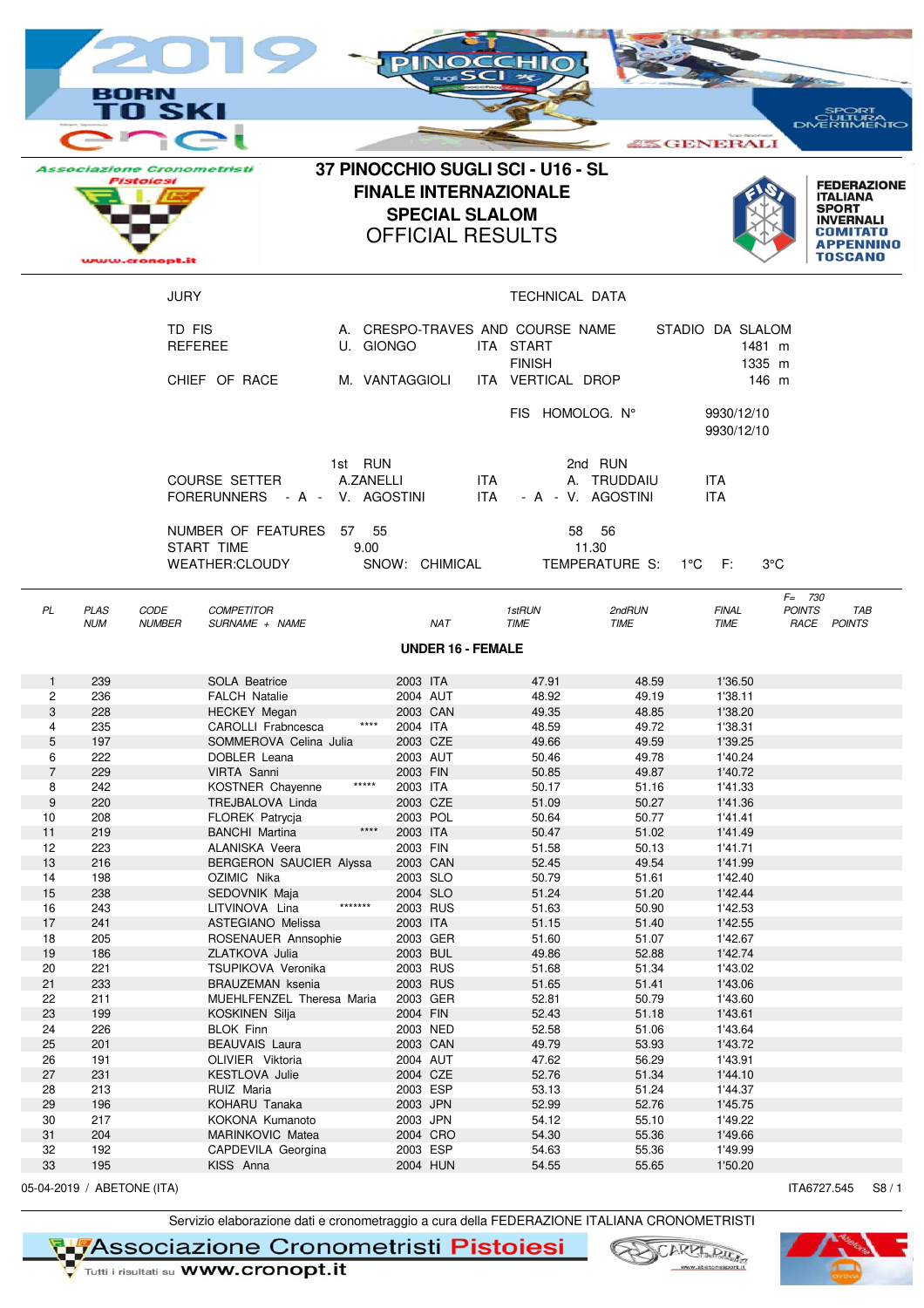BORN **SK** I

|    |                           |                       |                                     |         |                |          |            |                       |       |                       | <b>Except ERALI</b>         |               |                    |
|----|---------------------------|-----------------------|-------------------------------------|---------|----------------|----------|------------|-----------------------|-------|-----------------------|-----------------------------|---------------|--------------------|
|    |                           |                       |                                     |         |                |          |            |                       |       |                       |                             | $F = 730$     |                    |
| PL | <b>PLAS</b><br><b>NUM</b> | CODE<br><b>NUMBER</b> | <b>COMPETITOR</b><br>SURNAME + NAME |         |                |          | <b>NAT</b> | 1stRUN<br><b>TIME</b> |       | 2ndRUN<br><b>TIME</b> | <b>FINAL</b><br><b>TIME</b> | <b>POINTS</b> | TAB<br>RACE POINTS |
| 34 | 230                       |                       | ROVIRA MORENO Maria                 |         |                | 2004 ESP |            |                       | 55.36 | 56.71                 | 1'52.07                     |               |                    |
| 35 | 203                       |                       | <b>VYSHNIAK Sofiia</b>              |         |                | 2003 UKR |            |                       | 56.07 | 56.62                 | 1'52.69                     |               |                    |
| 36 | 237                       |                       | LOZAKOVA Kayla Anna                 |         |                | 2003 SVK |            |                       | 56.51 | 56.40                 | 1'52.91                     |               |                    |
| 37 | 218                       |                       | FISCHER Noa                         |         |                |          | 2004 CRO   |                       | 56.87 | 57.20                 | 1'54.07                     |               |                    |
| 38 | 212                       |                       | FILIPOVIC Teodora                   |         |                | 2004 BIH |            |                       | 57.32 | 58.08                 | 1'55.40                     |               |                    |
| 39 | 227                       |                       | KSIAZEK Joanna                      |         |                | 2004 POL |            | 1'06.04               |       | 54.72                 | 2'00.76                     |               |                    |
| 40 | 193                       |                       | <b>ARMENI</b> Thaleia               |         |                | 2003 CYP |            |                       | 59.13 | 1'02.74               | 2'01.87                     |               |                    |
| 41 | 209                       |                       | LYONS Giorgia                       |         |                | 2003 IRL |            | 1'01.70               |       | 1'00.25               | 2'01.95                     |               |                    |
| 42 | 214                       |                       | PANTELIC Ivana                      |         |                | 2004 SRB |            | 1'02.37               |       | 1'03.55               | 2'05.92                     |               |                    |
| 43 | 240                       |                       | POPOVIC Tea                         |         |                | 2003 CRO |            | 1'03.41               |       | 1'03.92               | 2'07.33                     |               |                    |
| 44 | 232                       |                       | <b>TOMSIC Marta</b>                 |         |                |          | 2004 CRO   | 1'17.06               |       | 1'01.52               | 2'18.58                     |               |                    |
| 45 | 234                       |                       | TOM Emma Kaitlyn                    |         |                | 2004 HKG |            | 1'17.10               |       | 1'15.65               | 2'32.75                     |               |                    |
|    |                           |                       | DID NOT START 1st RUN               |         | $\overline{2}$ |          |            |                       |       |                       |                             |               |                    |
|    | 185                       |                       | GONEY Ada                           |         |                | 2004 TUR |            |                       |       |                       |                             |               |                    |
|    | 225                       |                       | OKTEN Lal                           |         |                | 2004 TUR |            |                       |       |                       |                             |               |                    |
|    |                           |                       | DID NOT FINISH 1st RUN              |         | 6              |          |            |                       |       |                       |                             |               |                    |
|    | 187                       |                       | LODA Ludovica                       |         |                | 2003 ITA |            |                       |       |                       |                             |               |                    |
|    | 189                       |                       | BLAGOJEVIC Isidora                  |         |                | 2004 SRB |            |                       |       |                       |                             |               |                    |
|    | 190                       |                       | GJYLBEGAJ Drina                     |         |                | 2004 ALB |            |                       |       |                       |                             |               |                    |
|    | 194                       |                       | GHITOC Irina                        |         |                | 2004 ROU |            |                       |       |                       |                             |               |                    |
|    | 207                       |                       | ZHBANOVA Angelina                   |         |                | 2003 RUS |            |                       |       |                       |                             |               |                    |
|    | 224                       |                       | MURINOVA Emma                       |         |                | 2004 SVK |            |                       |       |                       |                             |               |                    |
|    |                           |                       | <b>DISQUALIFIED</b>                 | 1st RUN | $\overline{2}$ |          |            |                       |       |                       |                             |               |                    |
|    | 202                       |                       | <b>TSE Alexandra</b>                |         |                | 2004 HKG |            | GATE N.               | 48    |                       |                             |               |                    |
|    | 210                       |                       | CHENG Nga Yi Andre                  |         |                |          | 2004 HKG   | GATE N.               | 47    |                       |                             |               |                    |
|    |                           |                       | DID NOT START 2nd RUN               |         | 0              |          |            |                       |       |                       |                             |               |                    |
|    |                           |                       | DID NOT FINISH 2nd RUN              |         | $\overline{4}$ |          |            |                       |       |                       |                             |               |                    |
|    | 188                       |                       | VAN DEN BERG Iris                   |         |                | 2003 NED |            |                       |       |                       |                             |               |                    |
|    | 200                       |                       | DRAGORJEVIC Nikolina                |         |                | 2003 BIH |            |                       |       |                       |                             |               |                    |
|    | 206                       |                       | KOVACIKOVA Lenka                    |         |                | 2003 SVK |            |                       |       |                       |                             |               |                    |
|    | 215                       |                       | RONZULO Alja                        |         |                | 2003 SLO |            |                       |       |                       |                             |               |                    |
|    |                           |                       | <b>DISQUALIFIED</b>                 | 2nd RUN | $\Omega$       |          |            |                       |       |                       |                             |               |                    |

**DIN** 

The Technical Delegate A. CRESPO-TRAVES (AND) #545

05-04-2019 / ABETONE (ITA) ITA6727.545 S8 / 2

SPORT<br>DVERTIMENTO

Servizio elaborazione dati e cronometraggio a cura della FEDERAZIONE ITALIANA CRONOMETRISTI

**TL<mark>7</mark>Associazione Cronometristi Pistoiesi**<br>V Tutti i risultati su WWW.cronopt.it





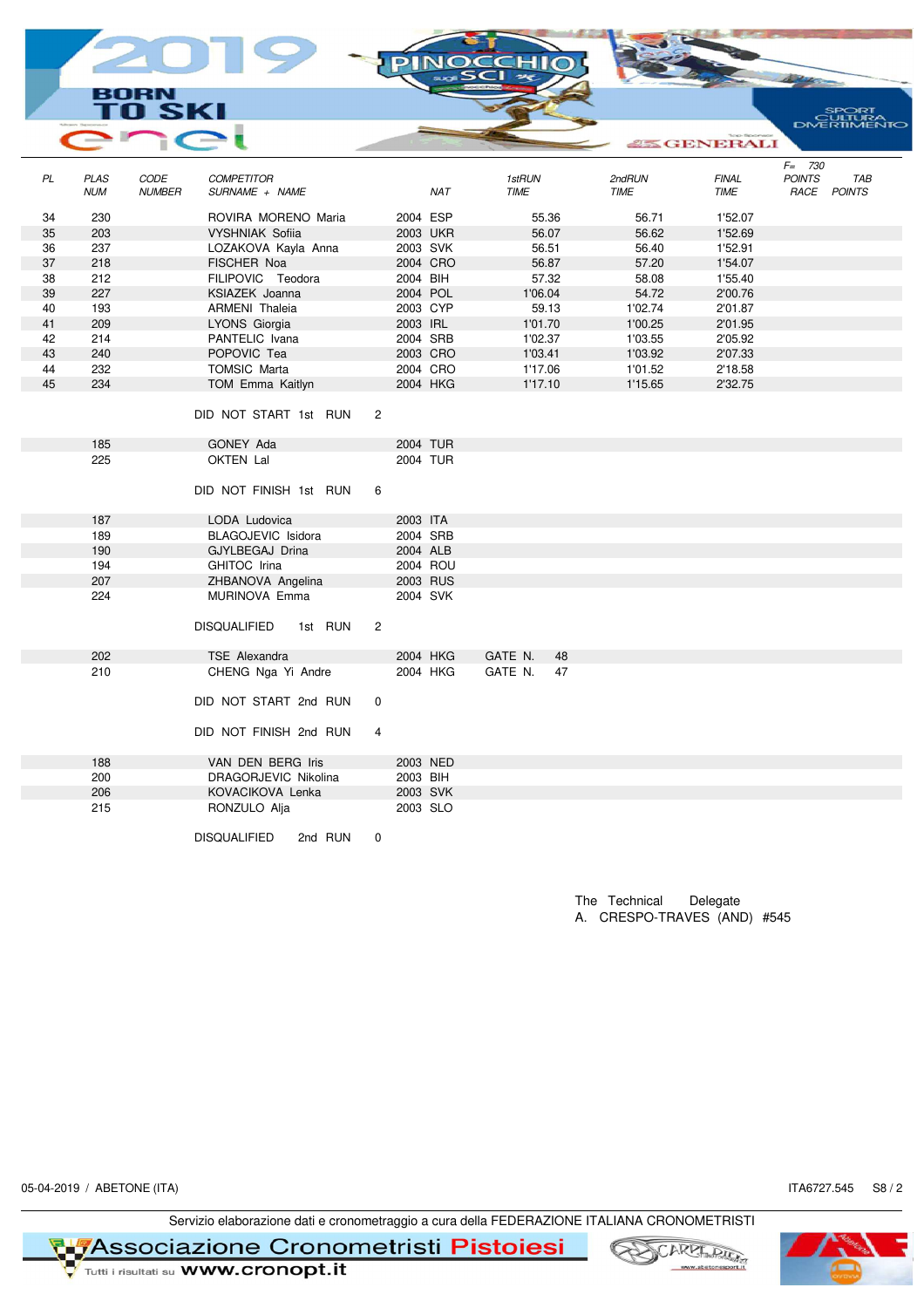|                   |                            |                                                                         |                                                          |           |                       | PINOC      | sci                    | <b>CHII</b><br>$\rightarrow$                                                                 |                                             |                                               |                                                                                                                             |
|-------------------|----------------------------|-------------------------------------------------------------------------|----------------------------------------------------------|-----------|-----------------------|------------|------------------------|----------------------------------------------------------------------------------------------|---------------------------------------------|-----------------------------------------------|-----------------------------------------------------------------------------------------------------------------------------|
|                   |                            | вовм<br>II SKI                                                          |                                                          |           |                       |            |                        |                                                                                              |                                             |                                               | <b>SPORT</b><br>ULTURA                                                                                                      |
|                   |                            |                                                                         |                                                          |           |                       |            |                        |                                                                                              |                                             | <b>25 GENERALI</b>                            |                                                                                                                             |
|                   |                            | <b>Associazione Cronometristi</b><br><b>Pistoicsi</b><br>www.cronopt.it |                                                          |           | <b>SPECIAL SLALOM</b> |            |                        | 37 PINOCCHIO SUGLI SCI - U16 - SL<br><b>FINALE INTERNAZIONALE</b><br><b>OFFICIAL RESULTS</b> |                                             |                                               | <b>FEDERAZIONE</b><br><b>ITALIANA</b><br><b>SPORT</b><br><b>INVERNALI</b><br>COMITATO<br><b>APPENNINO</b><br><b>TOSCANO</b> |
|                   |                            | <b>JURY</b>                                                             |                                                          |           |                       |            |                        | TECHNICAL DATA                                                                               |                                             |                                               |                                                                                                                             |
|                   |                            | TD FIS                                                                  | <b>REFEREE</b><br>CHIEF OF RACE                          | U. GIONGO | M. VANTAGGIOLI        |            |                        | A. CRESPO-TRAVES AND COURSE NAME<br>ITA START<br><b>FINISH</b><br>ITA VERTICAL DROP          |                                             | STADIO DA SLALOM<br>1481 m<br>1335 m<br>146 m |                                                                                                                             |
|                   |                            |                                                                         |                                                          |           |                       |            |                        | FIS HOMOLOG. N°                                                                              |                                             | 9930/12/10<br>9930/12/10                      |                                                                                                                             |
|                   |                            |                                                                         | COURSE SETTER<br>FORERUNNERS - A - V. AGOSTINI           | 1st RUN   | P. GIACOSA            |            | ITA.<br>ITA            |                                                                                              | 2nd RUN<br>A. TRUDDAIU<br>- A - V. AGOSTINI | ITA<br><b>ITA</b>                             |                                                                                                                             |
|                   |                            |                                                                         | NUMBER OF FEATURES 58 56<br>START TIME<br>WEATHER:CLOUDY | 9.00      | SNOW: CHIMICAL        |            |                        |                                                                                              | 57 55<br>11.30<br>TEMPERATURE S: 1°C F:     |                                               | 3°C                                                                                                                         |
| PL                | <b>PLAS</b><br><b>NUM</b>  | CODE<br><b>NUMBER</b>                                                   | <b>COMPETITOR</b><br>SURNAME + NAME                      |           |                       | <b>NAT</b> |                        | 1stRUN<br><b>TIME</b>                                                                        | 2ndRUN<br>TIME                              | <b>FINAL</b><br><b>TIME</b>                   | $F = 730$<br><b>POINTS</b><br>TAB<br>RACE POINTS                                                                            |
|                   |                            |                                                                         |                                                          |           |                       |            | <b>UNDER 16 - MALE</b> |                                                                                              |                                             |                                               |                                                                                                                             |
|                   |                            |                                                                         |                                                          |           |                       |            |                        |                                                                                              |                                             |                                               |                                                                                                                             |
| $\mathbf{1}$<br>2 | 123<br>138                 |                                                                         | SARACCO Edoardo<br>PIZZATO Stefano                       |           | 2003 ITA<br>2003 ITA  |            |                        | 47.98<br>48.37                                                                               | 49.55<br>50.23                              | 1'37.53<br>1'38.60                            |                                                                                                                             |
| 3                 | 146                        |                                                                         | MIZINTSEV Ivan                                           |           | 2003 RUS              |            |                        | 49.09                                                                                        | 50.88                                       | 1'39.97                                       |                                                                                                                             |
| 4                 | 182                        |                                                                         | BELLARDINI Emilio                                        | *****     | 2003 ITA              |            |                        | 50.41                                                                                        | 49.83                                       | 1'40.24                                       |                                                                                                                             |
| 5<br>6            | 176<br>154                 |                                                                         | CLIVIO Leonardo<br><b>WACHTER Simon</b>                  |           | 2003 ITA<br>2004 AUT  |            |                        | 49.98<br>50.17                                                                               | 50.29<br>50.40                              | 1'40.27<br>1'40.57                            |                                                                                                                             |
| $\overline{7}$    | 164                        |                                                                         | <b>TABERNIG Nicolas</b>                                  |           | 2003 AUT              |            |                        | 50.19                                                                                        | 50.63                                       | 1'40.82                                       |                                                                                                                             |
| 8                 | 107                        |                                                                         | DIJKSMAN Christopher                                     |           | 2003 NED              |            |                        | 50.05                                                                                        | 51.21                                       | 1'41.26                                       |                                                                                                                             |
| 9                 | 165                        |                                                                         | HERZOG Fabian                                            |           | 2003 GER              |            |                        | 51.03                                                                                        | 50.45                                       | 1'41.48                                       |                                                                                                                             |
| 10<br>11          | 121<br>160                 |                                                                         | WITTE Jonas<br>KALISCHKO Dennis                          |           | 2003 GER<br>2003 NED  |            |                        | 50.45<br>50.76                                                                               | 51.21<br>51.20                              | 1'41.66<br>1'41.96                            |                                                                                                                             |
| 12                | 142                        |                                                                         | KAGLEDER Matthias Konrad                                 |           | 2003 GER              |            |                        | 51.23                                                                                        | 50.77                                       | 1'42.00                                       |                                                                                                                             |
| 13                | 104                        |                                                                         | <b>SCHNEEWEISS Michael</b>                               |           | 2004 AUT              |            |                        | 50.53                                                                                        | 51.68                                       | 1'42.21                                       |                                                                                                                             |
| 14                | 122                        |                                                                         | PONKIN Pavel                                             |           | 2003 RUS              |            |                        | 51.12                                                                                        | 51.36                                       | 1'42.48                                       |                                                                                                                             |
| 15                | 109<br>170                 |                                                                         | <b>URY Balint</b><br>FEDEROV Gleb                        |           | 2003 HUN<br>2003 RUS  |            |                        | 51.01<br>52.02                                                                               | 51.57                                       | 1'42.58<br>1'42.90                            |                                                                                                                             |
| 16<br>17          | 135                        |                                                                         | YASUNO Eiji                                              |           | 2003 JPN              |            |                        | 51.24                                                                                        | 50.88<br>51.74                              | 1'42.98                                       |                                                                                                                             |
| 18                | 152                        |                                                                         | KOTOLA Otto                                              |           | 2003 FIN              |            |                        | 52.42                                                                                        | 50.71                                       | 1'43.13                                       |                                                                                                                             |
| 19                | 137                        |                                                                         | <b>TORRES Lluis</b>                                      |           | 2003 AND              |            |                        | 51.30                                                                                        | 51.90                                       | 1'43.20                                       |                                                                                                                             |
| 20                | 183                        |                                                                         | <b>BUGAEV Kitill</b>                                     | *****     | 2003 RUS              |            |                        | 51.90                                                                                        | 51.36                                       | 1'43.26                                       |                                                                                                                             |
| 21<br>22          | 129<br>166                 |                                                                         | ESCABROS lu<br>CARON Hugo                                |           | 2003 AND<br>2003 CAN  |            |                        | 51.93<br>51.67                                                                               | 51.40<br>51.88                              | 1'43.33<br>1'43.55                            |                                                                                                                             |
| 23                | 144                        |                                                                         | MERTELJ Enej                                             |           | 2003 SLO              |            |                        | 51.12                                                                                        | 52.55                                       | 1'43.67                                       |                                                                                                                             |
| 24                | 113                        |                                                                         | HADLEY Sam                                               |           | 2003 NZL              |            |                        | 51.91                                                                                        | 52.18                                       | 1'44.09                                       |                                                                                                                             |
| 25                | 110                        |                                                                         | KAFERINOV Kostadin                                       |           | 2003 BUL              |            |                        | 52.28                                                                                        | 52.07                                       | 1'44.35                                       |                                                                                                                             |
| 26                | 106                        |                                                                         | ANDEL Jiri                                               |           | 2003 CZE              |            |                        | 52.39                                                                                        | 52.51                                       | 1'44.90                                       |                                                                                                                             |
| 27<br>28          | 102<br>162                 |                                                                         | SIGURDSSON Jon Erik<br><b>HARKONEN Otto</b>              |           | 2004 ISL<br>2003 FIN  |            |                        | 51.41<br>52.52                                                                               | 53.88<br>52.98                              | 1'45.29<br>1'45.50                            |                                                                                                                             |
| 29                | 131                        |                                                                         | <b>BROSSARD Alexdre</b>                                  |           | 2003 CAN              |            |                        | 53.14                                                                                        | 52.77                                       | 1'45.91                                       |                                                                                                                             |
| 30                | 161                        |                                                                         | CELLIE Alberto                                           | $***$     | 2003 ITA              |            |                        | 55.52                                                                                        | 50.62                                       | 1'46.14                                       |                                                                                                                             |
| 31                | 153                        |                                                                         | WISSER Derek                                             |           | 2003 NED              |            |                        | 52.85                                                                                        | 54.02                                       | 1'46.87                                       |                                                                                                                             |
| 32                | 127<br>159                 |                                                                         | TOMOVIC Aleksa                                           |           | 2003 SRB              |            |                        | 53.02                                                                                        | 54.15                                       | 1'47.17                                       |                                                                                                                             |
| 33                |                            |                                                                         | ANDERLIC Jako                                            |           | 2004 SLO              |            |                        | 54.37                                                                                        | 53.23                                       | 1'47.60                                       |                                                                                                                             |
|                   | 05-04-2019 / ABETONE (ITA) |                                                                         |                                                          |           |                       |            |                        |                                                                                              |                                             |                                               | ITA1797.545<br>S8/1                                                                                                         |

Servizio elaborazione dati e cronometraggio a cura della FEDERAZIONE ITALIANA CRONOMETRISTI<br>
Tutti i risultati su WWW.cronopt.it<br>
Tutti i risultati su WWW.cronopt.it



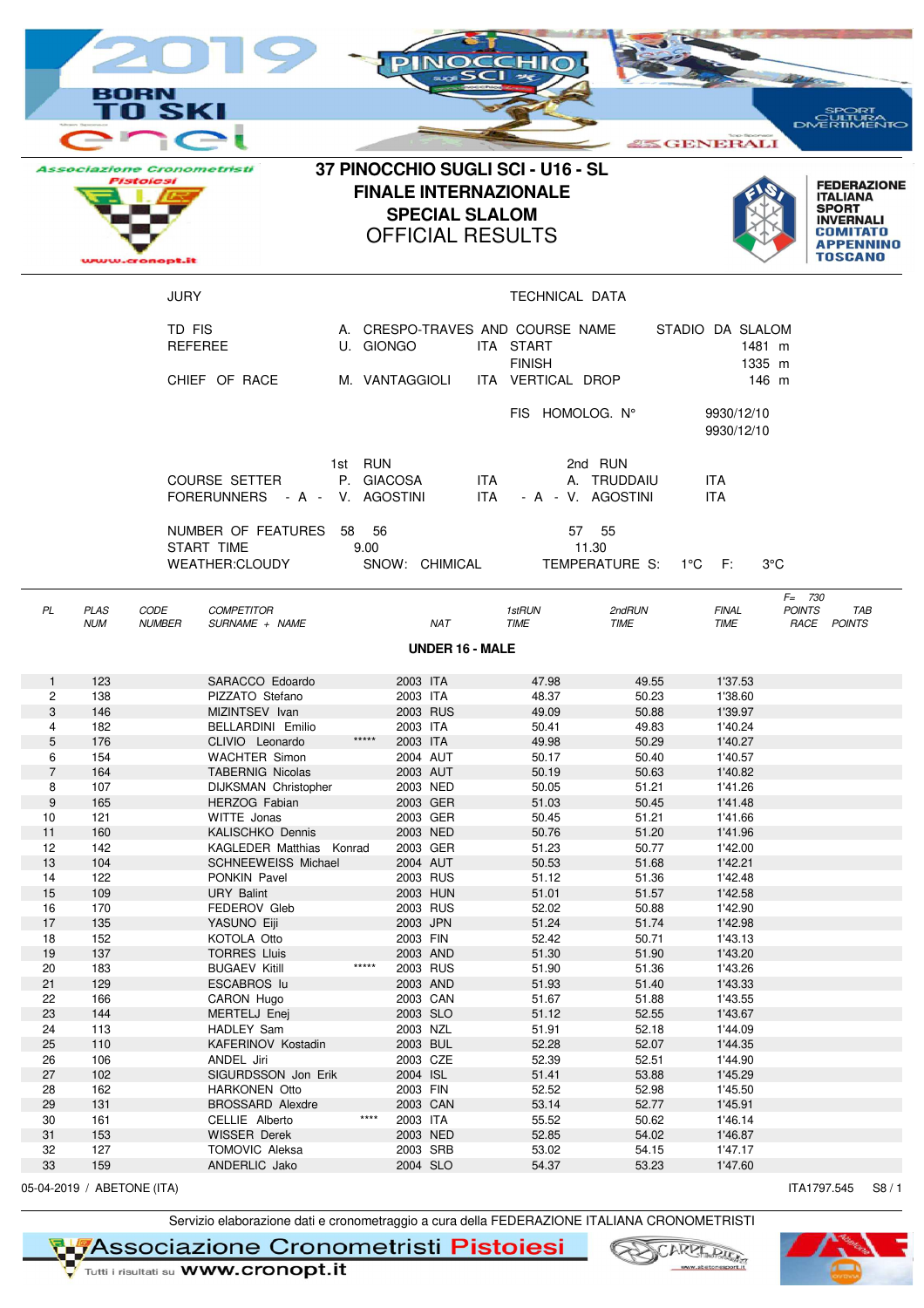## BORN **SK** E

|    |                           | ш                     |                                             |   |            |                |    |                | GENERALI             |                            |                           |
|----|---------------------------|-----------------------|---------------------------------------------|---|------------|----------------|----|----------------|----------------------|----------------------------|---------------------------|
| PL | <b>PLAS</b><br><b>NUM</b> | CODE<br><b>NUMBER</b> | <b>COMPETITOR</b><br>SURNAME + NAME         |   | <b>NAT</b> | 1stRUN<br>TIME |    | 2ndRUN<br>TIME | <b>FINAL</b><br>TIME | $F = 730$<br><b>POINTS</b> | <b>TAB</b><br>RACE POINTS |
| 34 | 149                       |                       | GLAVCHEV Ivan                               |   | 2004 BUL   | 53.67          |    | 54.77          | 1'48.44              |                            |                           |
| 35 | 177                       |                       | MORUNOV Georgi                              |   | 2003 BUL   | 54.24          |    | 54.48          | 1'48.72              |                            |                           |
| 36 | 139                       |                       | RYSKA Daniel                                |   | 2004 CZE   | 54.40          |    | 54.67          | 1'49.07              |                            |                           |
| 37 | 151                       |                       | NOVACEK Miroslav                            |   | 2003 SVK   | 53.85          |    | 55.31          | 1'49.16              |                            |                           |
| 38 | 169                       |                       | YARLOVSKI Stefan                            |   | 2003 BUL   | 54.42          |    | 54.91          | 1'49.33              |                            |                           |
| 39 | 167                       |                       | NOMOTO Kazuchika                            |   | 2003 JPN   | 54.48          |    | 55.08          | 1'49.56              |                            |                           |
| 40 | 117                       |                       | SOLDATENKO Artem                            |   | 2003 UKR   | 54.17          |    | 56.14          | 1'50.31              |                            |                           |
| 41 | 112                       |                       | MICHALKA Martin                             |   | 2004 SVK   | 54.64          |    | 55.71          | 1'50.35              |                            |                           |
| 42 | 175                       |                       | VAN MARWIJK Marij                           |   | 2004 NED   | 55.35          |    | 55.37          | 1'50.72              |                            |                           |
| 43 | 173                       |                       | LAPPY Karol                                 |   | 2003 SVK   | 55.67          |    | 55.88          | 1'51.55              |                            |                           |
| 44 | 155                       |                       | PEREZ BATLE Marti                           |   | 2003 ESP   | 54.29          |    | 57.49          | 1'51.78              |                            |                           |
| 45 | 128                       |                       | YOKUBOUSKI Daniil                           |   | 2003 BLR   | 54.35          |    | 58.20          | 1'52.55              |                            |                           |
| 46 | 108                       |                       | KIERKOWSKI Juliusz                          |   | 2004 POL   | 55.09          |    | 57.99          | 1'53.08              |                            |                           |
| 47 | 124                       |                       | <b>BUCHUKURI Luka</b>                       |   | 2004 GEO   | 56.30          |    | 57.64          | 1'53.94              |                            |                           |
| 48 | 111                       |                       | YUNG Hau Tsuen                              |   | 2004 HKG   | 55.96          |    | 59.79          | 1'55.75              |                            |                           |
| 49 | 157                       |                       | DAVIDSSON Bjorn                             |   | 2003 ISL   | 59.21          |    | 57.60          | 1'56.81              |                            |                           |
| 50 | 158                       |                       | KOSZPEK Marcell                             |   | 2003 HUN   | 57.80          |    | 59.08          | 1'56.88              |                            |                           |
| 51 | 103                       |                       | MARKIDES Elyas Sophocles                    |   | 2004 CYP   | 57.69          |    | 1'01.80        | 1'59.49              |                            |                           |
| 52 | 174                       |                       | <b>TYMCYNA Daniel</b>                       |   | 2004 HUN   | 1'00.38        |    | 1'01.49        | 2'01.87              |                            |                           |
| 53 | 114                       |                       | SABA Roham                                  |   | 2003 IRI   | 59.19          |    | 1'03.19        | 2'02.38              |                            |                           |
| 54 | 136                       |                       | CERNI Fran                                  |   | 2003 CRO   | 1'04.99        |    | 1'06.88        | 2'11.87              |                            |                           |
| 55 | 120                       |                       | HOTI Endrin                                 |   | 2004 ALB   | 1'28.93        |    | 1'23.74        | 2'52.67              |                            |                           |
| 56 | 133                       |                       | HOXHA Drit                                  |   | 2003 ALB   | 1'42.24        |    | 1'38.42        | 3'20.66              |                            |                           |
|    |                           |                       | DID NOT START 1st RUN                       | 2 |            |                |    |                |                      |                            |                           |
|    | 119                       |                       | HASIRCI Demirkan                            |   | 2004 TUR   |                |    |                |                      |                            |                           |
|    | 125                       |                       | <b>KECERIN</b> Grga                         |   | 2004 CRO   |                |    |                |                      |                            |                           |
|    |                           |                       | DID NOT FINISH 1st RUN<br>-13               |   |            |                |    |                |                      |                            |                           |
|    | 118                       |                       | MART Robert                                 |   | 2003 ROU   |                |    |                |                      |                            |                           |
|    | 126                       |                       | <b>KEMPPAINEN</b> Jesperi                   |   | 2004 FIN   |                |    |                |                      |                            |                           |
|    | 130                       |                       | OHTSU Ayumu                                 |   | 2003 JPN   |                |    |                |                      |                            |                           |
|    | 140                       |                       | ZAKARIAS Benedek                            |   | 2004 HUN   |                |    |                |                      |                            |                           |
|    | 141                       |                       | <b>HUSEIMOVIC Muhamed</b>                   |   | 2003 BIH   |                |    |                |                      |                            |                           |
|    | 147                       |                       | SAVOJINIA Kian                              |   | 2004 IRI   |                |    |                |                      |                            |                           |
|    | 150                       |                       | <b>DUMITRU Luca</b>                         |   | 2004 ROU   |                |    |                |                      |                            |                           |
|    | 163                       |                       | KUCERA Vojtech                              |   | 2004 CZE   |                |    |                |                      |                            |                           |
|    | 168                       |                       | ARGVLIANI Irakli                            |   | 2003 GEO   |                |    |                |                      |                            |                           |
|    | 171                       |                       | SASTRE Conrad                               |   | 2003 ESP   |                |    |                |                      |                            |                           |
|    | 179                       |                       | CHARTOLANI Mikheil                          |   | 2004 GEO   |                |    |                |                      |                            |                           |
|    | 181                       |                       | <b>LECHEV Nikolay</b>                       |   | 2004 BUL   |                |    |                |                      |                            |                           |
|    | 184                       |                       | $******$<br>PALU BLANC Aleix                |   | 2003 ESP   |                |    |                |                      |                            |                           |
|    |                           |                       | <b>DISQUALIFIED</b><br>1st RUN              | 2 |            |                |    |                |                      |                            |                           |
|    | 132                       |                       | GAGADZE Nikoloz                             |   | 2003 GEO   | GATE N.        | 44 |                |                      |                            |                           |
|    | 172                       |                       | NG Cheuk Hin Lucas<br>DID NOT START 2nd RUN | 0 | 2003 HKG   | GATE N.        | 13 |                |                      |                            |                           |
|    |                           |                       | DID NOT FINISH 2nd RUN                      | 9 |            |                |    |                |                      |                            |                           |
|    | 101                       |                       | VALLE Paul                                  |   | 2004 ESP   |                |    |                |                      |                            |                           |
|    | 105                       |                       | <b>HAMIDOVIC Daut</b>                       |   | 2003 BIH   |                |    |                |                      |                            |                           |
|    | 115                       |                       | <b>GAGNON ROUSSEAU Louis</b>                |   | 2003 CAN   |                |    |                |                      |                            |                           |
|    | 116                       |                       | ORESKOVIC Zupan                             |   | 2003 SLO   |                |    |                |                      |                            |                           |
|    | 134                       |                       | DEMCHENKO Maksym                            |   | 2003 UKR   |                |    |                |                      |                            |                           |
|    | 143                       |                       | ARCHER Jach Maurice                         |   | 2003 HKG   |                |    |                |                      |                            |                           |
|    | 145                       |                       | MAGNUSSON Hallgrimur                        |   | 2003 ISL   |                |    |                |                      |                            |                           |
|    | 156                       |                       | IOANNIDES Theodoros                         |   | 2004 CYP   |                |    |                |                      |                            |                           |
|    | 180                       |                       | $***$<br>GRAZZIANO Luigi                    |   | 2004 ITA   |                |    |                |                      |                            |                           |
|    |                           |                       |                                             |   |            |                |    |                |                      |                            |                           |

PINO

05-04-2019 / ABETONE (ITA) **ITA1797.545** S8 / 2

Servizio elaborazione dati e cronometraggio a cura della FEDERAZIONE ITALIANA CRONOMETRISTI

**TL<mark>7</mark>Associazione Cronometristi Pistoiesi**<br>V Tutti i risultati su WWW.cronopt.it



SPORT<br>CULTURA<br>DNERTIMENTO